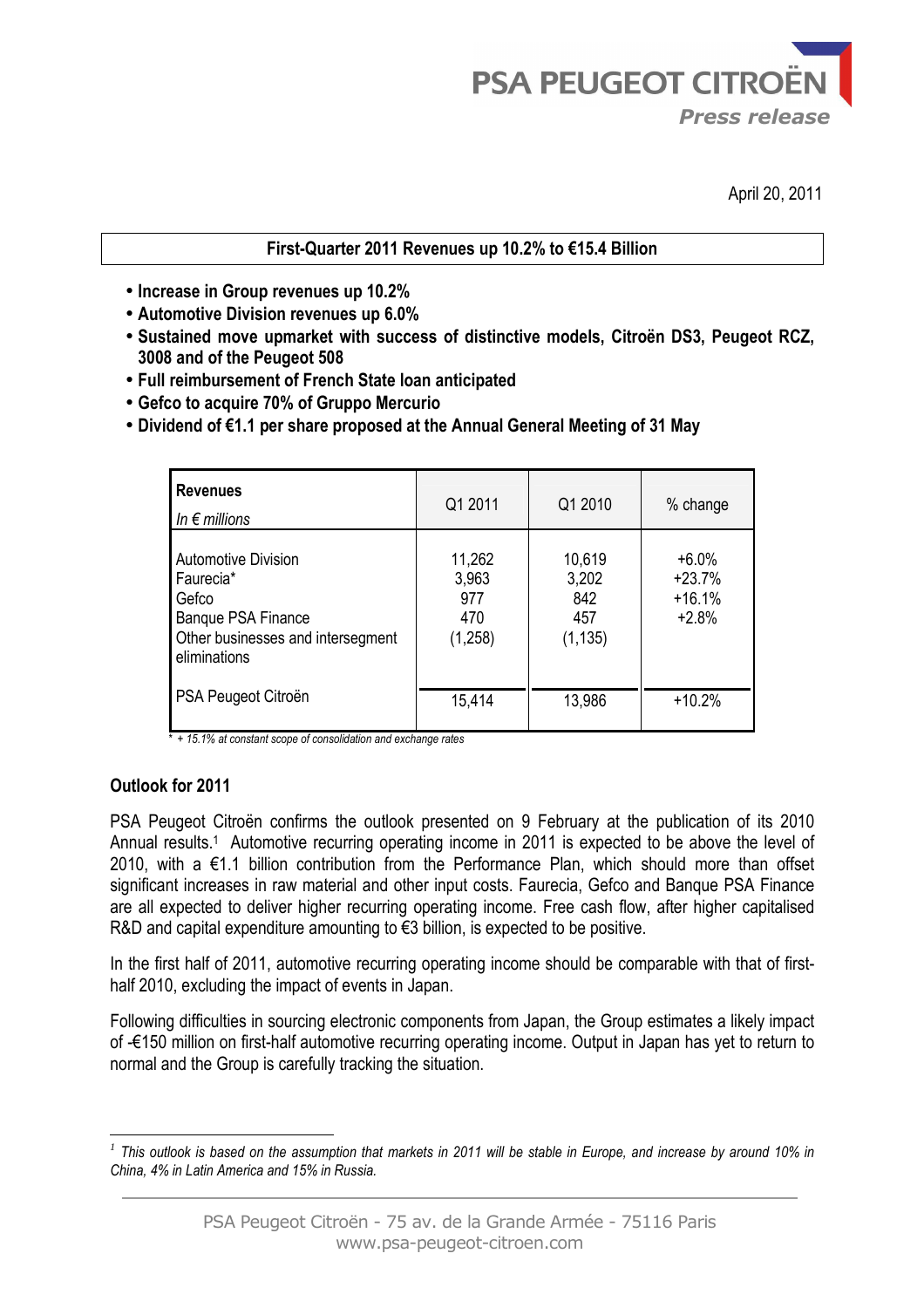# **AUTOMOTIVE DIVISION**

Automotive revenue rose by 6.0% to  $\epsilon$ 11,262 million in the first three months of 2011, with worldwide sales up 0.8% to 921,400 units. Growth was impacted by the late-March scale-back in production caused by difficulties in sourcing electronic components from Japan. Revenue from new vehicle sales rose by 5.9% thanks to a significant 6.3% impact from improved product mix, a positive currency effect (+1.3%), and country mix and "other" effects which more than offset a 2.0% decline in prices.

# **HIGHLIGHTS BY REGION (registrations)**

**Europe<sup>2</sup> :** European automobile markets were nearly flat in the first-quarter (down 0.9%). Markets in Western Europe contracted by just 1.2% overall, with marked variations from one country to the next. Demand in Germany rose 14.4% versus weak prior-year comparatives following the termination of the scrappage incentives in 2009. In France, the market was lifted by the upsurge in orders in December 2010 ahead of the elimination of scrappage incentives, conducting to a market increase of 8,8%. Markets in Spain and Italy continued to trend downwards, declining 25.4% and 22.3% respectively yearon-year.

On the other hand, the trend in Central and Eastern Europe was positive, with demand up by 5.8% over the quarter.

In this environment, after two years of strong gains, the Group's market share stood at 14.1% in the first-quarter. It improved in France (by 0.9 points to 34.2%), but declined in Italy (by 2 points to 9.5%), Spain (to 17.3% versus 19.1%) and Germany (to 5.1% versus 5.9%). It was virtually unchanged in the United Kingdom, at 9.4%, and rose further in Central and Eastern Europe, to 10.3% from 9.4% a year earlier.

After two lacklustre years in 2008 and 2009 and a year of recovery in 2010, the light commercial vehicle market continued to expand, rising by 10.0% in the first quarter. PSA Peugeot Citroën comfortably maintained its leading position, with 21.5% of the market.

**Russia**: Demand soared by 77% compared to first-quarter 2010. Group registrations nearly doubled (up 85%), and market share improved to 2.8%, up from 2.7% in 2010. The Group will pursue its expansion with locally produced models, which should enable it to step up its commercial momentum and continue to gain market share.

**Latin America**: Latin American markets experienced strong growth (up 10%), with Argentina up 28% and Brazil up 3.3%. The Group's market share improved to 6% from 5.3% in first-quarter 2010, confirming that the turnaround plan is on track.

**China**: The market remained dynamic, with demand up 12.8% in the first quarter. The Group maintained its market share at 3.1%, with a rise in volumes of 11.4%.

**CKD sales** remained strong, at 107,300 units versus 111,200 in first-quarter 2010.

#### $\overline{a}$ <sup>2</sup> *Europe = EU, EFTA and Croatia*

 $\mathfrak{p}$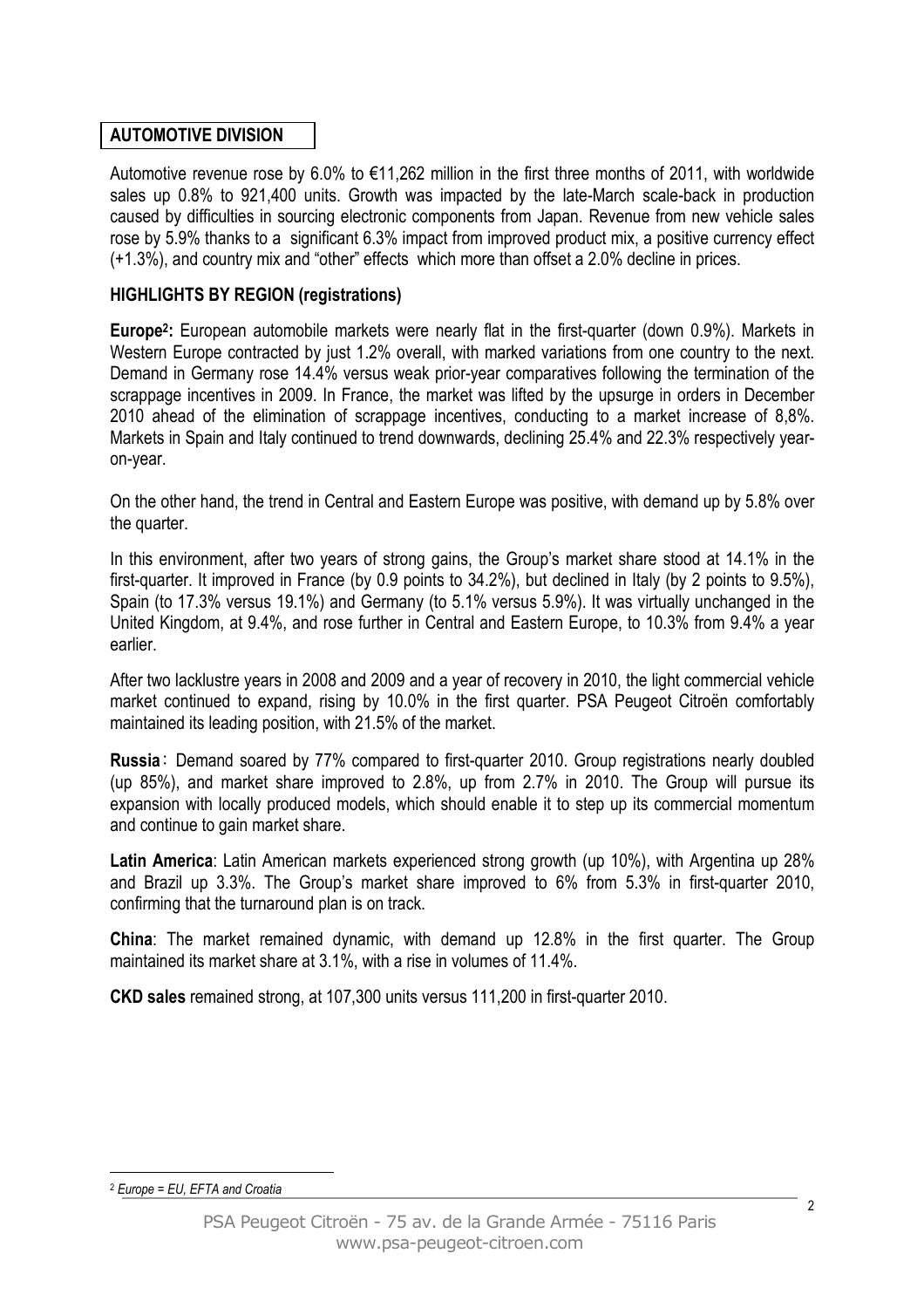# **PRODUCT HIGHLIGHTS**

PSA Peugeot Citroën maintained its new model momentum in first-quarter 2011, and pursued the strengthening of product and pricing positioning.

The percentage of distinctive vehicles in the product mix rose further, to stand at 9% of first-quarter units which will be further boosted by the launch of the Citroën DS4 and DS5 this year, thereby, with Peugeot 508, enhancing the Peugeot and Citroën brand images.

A year after its launch in March 2010, the DS3 confirmed its success, selling 19,700 units over the quarter. The Peugeot RCZ has been the segment leader in Europe since the second half of 2010, with 5,000 units sold in Q1 2011. Sales of the Peugeot 3008, launched in Spring 2009, rose by 19% to 36,400 units, while the Peugeot 508, launched in March 2011, exceeded targets with sales of some 21,000 units.

The group's C and D segment cars accounted for 41% of first-quarter sales, versus 39% a year earlier, while A and B segment vehicles stood at 41% versus 44% in Q1 2010, reflecting the model range's move upmarket. On the compact car segment, the Group maintained robust sales despite the shift in the product mix, with the Peugeot 206+, 207 and 107 selling an aggregate 236,600 units during the quarter. The new C3, launched in January 2010, sold 60,000 units.

In the mid-range segment, sales of the Citroën C4 (including the new generation launched in late 2010) rose by 31% to 75,200 units. The Peugeot 308, whose restyled version was presented at the Geneva Motor Show, sold 50,300 units. The Citroën C4 Picasso and Peugeot 5008 confirmed the Group's success in the compact MPV segment, with sales of 34,000 and 20,000 units respectively.

**Inventories** were reduced to 58 days' sales or 471,000 vehicles as of 31 March 2011.

# **FAURECIA**

After a sustained recovery in 2010, Faurecia consolidated its positions in first-quarter 2011, with a 23.7% increase in revenue to €3,963 million. At a constant scope of consolidation and exchange rates, like-for-like growth was 15.1% for the period. Revenue from product sales was up 22.5% to €3,104 million. Growth was fairly evenly distributed among the business units, with automotive seats gaining 11.8%, interior systems up 15.8%, emissions control technologies up 27% and automotive exteriors rising 77%.

# **GEFCO**

Gefco revenue totalled €977 million for the quarter, a 16.1% increase led by the growth in business with Group companies up 15.5% and Third parties up 17.1%. The acquisition of a 70% stake in Mercurio, announced on 5 April 2011, will enable Gefco to continue to diversify its customer base and step up expansion in the downstream automotive supply chain and the global marketplace.

### **BANQUE PSA FINANCE**

Banque PSA Finance's revenue rose 2.8% to €470 million in the first quarter. The loan book increased by 3.5% to €23.9 billion, and a total of 227,000 new contracts were originated, up +4.1%.